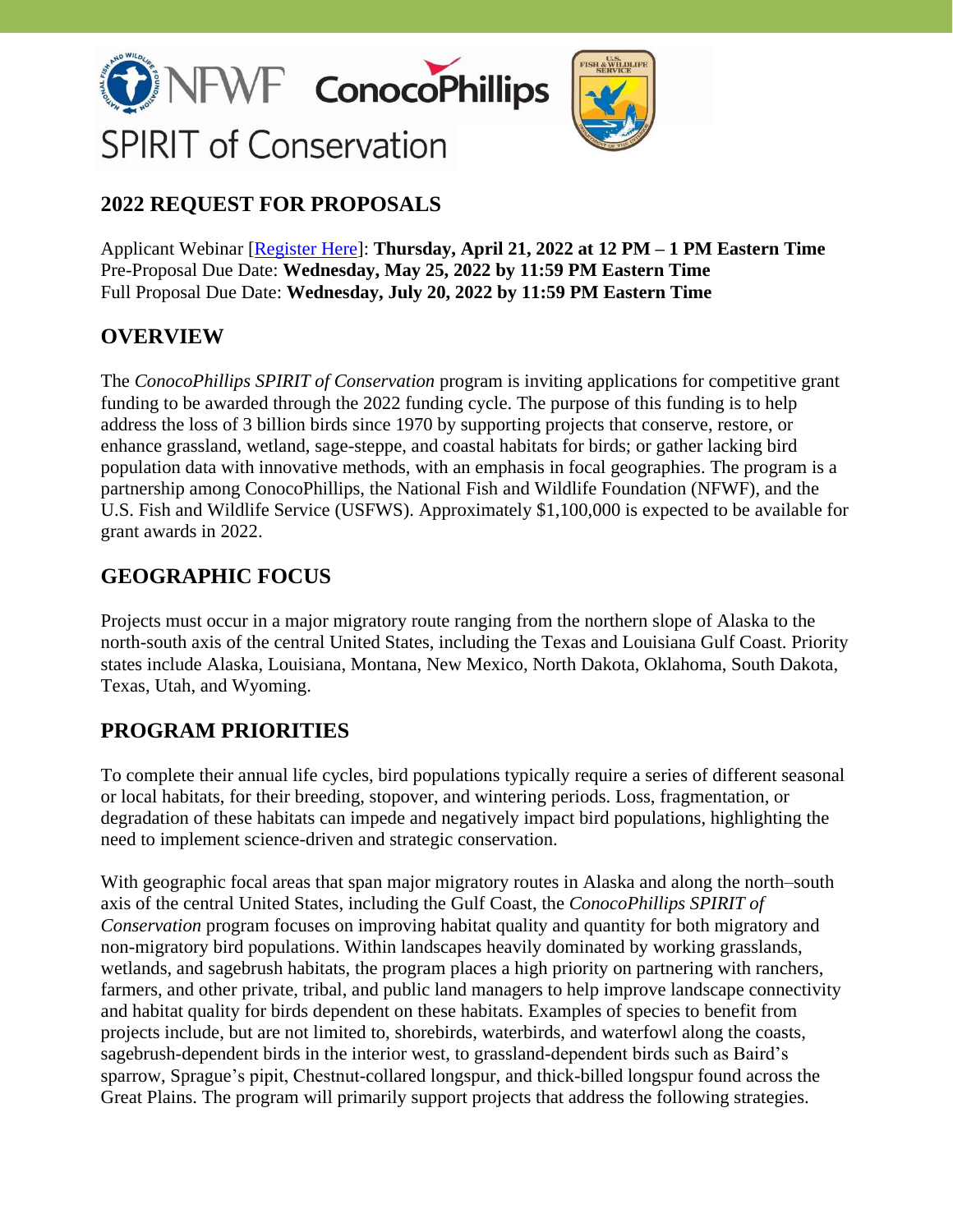- *Restore or improve grassland, sagebrush, wetland, and coastal habitats for birds:* Restore or enhance existing bird habitat in priority geographies. The *ConocoPhillips SPIRIT of Conservation* program will support projects that conduct restoration activities to expand or improve habitat patch size, connectivity, and quality; remove encroaching woody vegetation that negatively impacts grassland-nesting or sage-steppe habitat nesting birds; reduce invasive species' impact on bird habitats; restore wetland function more beneficial to birds; and restore important breeding, wintering or stopover sites.
- *Conserve key habitats for birds:* Support fee title or conservation easement acquisitions for parcels with important habitat linkage/connectivity functions, or important breeding, wintering or stopover sites.
- *Conduct identified priority bird population research or monitoring:* Increase the quality or quantity of bird population data that can be used to fill gaps and inform current and future habitat management decisions. Data should be useful at specific sites or in assessing bird use of habitats across breeding, wintering, or stopover ranges. Key data gaps can be found in the following report: [Full Annual Cycle Conservation Strategy.](https://ppjv.org/assets/pdf/SPPI/Conservation_strategy_for_Grassland_birds.pdf)

**Conservation Co-Benefits**: Habitat restoration, enhancement, or conservation projects that benefit birds while also storing or sequestering carbon are encouraged. NFWF intends to calculate the estimated carbon outcome associated with each proposal, as applicable and appropriate. These calculations will not be used for carbon credits, but rather to demonstrate the potential carbon value of any project and conservation practice(s) supported through this program. Applicants should carefully follow the metrics instructions in order to provide sufficient information for NFWF to generate carbon estimates.

**Community Impact and Engagement**: Applicants are encouraged to develop projects that incorporate outreach to communities, foster community engagement, and pursue collaboration with farmers, ranchers, tribal nations, or other land managers, as appropriate and applicable, to produce measurable conservation benefits. When possible, projects should be developed through community input and co-design processes ensuring traditional knowledge elevation. Additionally, projects should engage community-level partners (e.g., municipalities, tribal governments, NGOs, community organizations, community leaders), as appropriate and applicable, to help design, implement, and maintain projects to secure maximum benefits for communities, maintenance, and sustainability post-grant award.

# **PROJECT METRICS**

To better gauge progress on individual grants and to ensure greater consistency of project data provided by multiple grants, the *SPIRIT of Conservation* program has a list of metrics in Easygrants for applicants to choose from for future reporting. Applicants will select performance metrics at the Full Proposal stage only. We ask that applicants select only the most relevant metrics from this list for their project (all possible program metrics are shown in Table 1 below). If you do not believe an applicable metric has been provided, please contact Bridget Collins at [bridget.collins@nfwf.org](mailto:bridget.collins@nfwf.org) to discuss acceptable alternatives.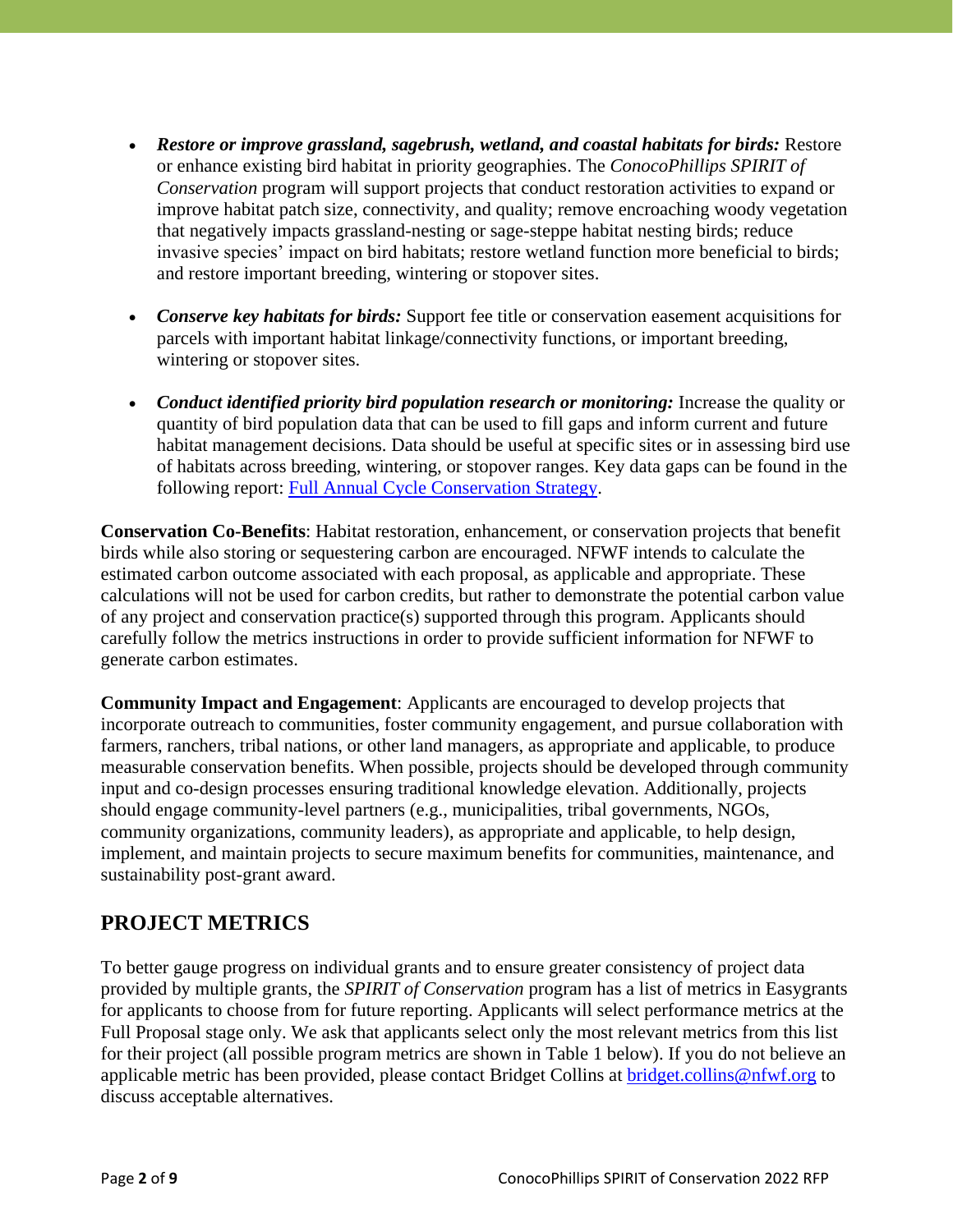| Acreage of project footprint<br>Project Footprint<br>Enter the total number of acres impacted<br>by one or more project conservation<br>activities. Only count an acre once, even if<br>multiple activities or treatments will occur<br>on that acre during the project.<br>Enter the number of acres with managed<br>Acres with managed grazing<br>Improved management<br>grazing (i.e., promoting plant growth<br>practices<br>above and below ground, improving<br>wildlife habitat, and maximizing soil<br>carbon through grazing approaches that<br>optimize stocking rates, livestock<br>rotations, utilization rates, and plant rest<br>and recovery, including development of | <b>Project Activity</b> | <b>Recommended Metric</b> | <b>Additional Guidance</b>                 |
|---------------------------------------------------------------------------------------------------------------------------------------------------------------------------------------------------------------------------------------------------------------------------------------------------------------------------------------------------------------------------------------------------------------------------------------------------------------------------------------------------------------------------------------------------------------------------------------------------------------------------------------------------------------------------------------|-------------------------|---------------------------|--------------------------------------------|
|                                                                                                                                                                                                                                                                                                                                                                                                                                                                                                                                                                                                                                                                                       |                         |                           |                                            |
|                                                                                                                                                                                                                                                                                                                                                                                                                                                                                                                                                                                                                                                                                       |                         |                           |                                            |
|                                                                                                                                                                                                                                                                                                                                                                                                                                                                                                                                                                                                                                                                                       |                         |                           |                                            |
|                                                                                                                                                                                                                                                                                                                                                                                                                                                                                                                                                                                                                                                                                       |                         |                           |                                            |
|                                                                                                                                                                                                                                                                                                                                                                                                                                                                                                                                                                                                                                                                                       |                         |                           |                                            |
|                                                                                                                                                                                                                                                                                                                                                                                                                                                                                                                                                                                                                                                                                       |                         |                           |                                            |
|                                                                                                                                                                                                                                                                                                                                                                                                                                                                                                                                                                                                                                                                                       |                         |                           |                                            |
|                                                                                                                                                                                                                                                                                                                                                                                                                                                                                                                                                                                                                                                                                       |                         |                           |                                            |
|                                                                                                                                                                                                                                                                                                                                                                                                                                                                                                                                                                                                                                                                                       |                         |                           |                                            |
|                                                                                                                                                                                                                                                                                                                                                                                                                                                                                                                                                                                                                                                                                       |                         |                           |                                            |
|                                                                                                                                                                                                                                                                                                                                                                                                                                                                                                                                                                                                                                                                                       |                         |                           |                                            |
|                                                                                                                                                                                                                                                                                                                                                                                                                                                                                                                                                                                                                                                                                       |                         |                           |                                            |
|                                                                                                                                                                                                                                                                                                                                                                                                                                                                                                                                                                                                                                                                                       |                         |                           |                                            |
|                                                                                                                                                                                                                                                                                                                                                                                                                                                                                                                                                                                                                                                                                       |                         |                           | associated grazing infrastructure). Please |
| describe the grazing practices in the                                                                                                                                                                                                                                                                                                                                                                                                                                                                                                                                                                                                                                                 |                         |                           |                                            |
| NOTES section.                                                                                                                                                                                                                                                                                                                                                                                                                                                                                                                                                                                                                                                                        |                         |                           |                                            |
| <b>BMP</b> implementation for<br>Acres burned<br>Enter # acres with prescribed burning. In                                                                                                                                                                                                                                                                                                                                                                                                                                                                                                                                                                                            |                         |                           |                                            |
| prescribed burns<br>the NOTES, specify if private or public                                                                                                                                                                                                                                                                                                                                                                                                                                                                                                                                                                                                                           |                         |                           |                                            |
| land, average frequency (in yrs) for future                                                                                                                                                                                                                                                                                                                                                                                                                                                                                                                                                                                                                                           |                         |                           |                                            |
| burning, dominant vegetation burned                                                                                                                                                                                                                                                                                                                                                                                                                                                                                                                                                                                                                                                   |                         |                           |                                            |
| (forest, shrubland, grassland, cropland,                                                                                                                                                                                                                                                                                                                                                                                                                                                                                                                                                                                                                                              |                         |                           |                                            |
| Phragmites marsh). If forest, note if trees                                                                                                                                                                                                                                                                                                                                                                                                                                                                                                                                                                                                                                           |                         |                           |                                            |
| have been planted in past 10 yrs (Yes,                                                                                                                                                                                                                                                                                                                                                                                                                                                                                                                                                                                                                                                |                         |                           |                                            |
| No), and type of forest.                                                                                                                                                                                                                                                                                                                                                                                                                                                                                                                                                                                                                                                              |                         |                           |                                            |
| Specify the number of miles of fencing<br><b>BMP</b> implementation for<br>Miles of fencing improved                                                                                                                                                                                                                                                                                                                                                                                                                                                                                                                                                                                  |                         |                           |                                            |
| improved. Report the fencing practice in<br>fencing improvements                                                                                                                                                                                                                                                                                                                                                                                                                                                                                                                                                                                                                      |                         |                           |                                            |
| the NOTES section.                                                                                                                                                                                                                                                                                                                                                                                                                                                                                                                                                                                                                                                                    |                         |                           |                                            |
| <b>Conservation easements</b><br># Acres protected under<br>Enter the number of acres protected under                                                                                                                                                                                                                                                                                                                                                                                                                                                                                                                                                                                 |                         |                           |                                            |
| long-term easement (permanent or $>30$ -<br>easement                                                                                                                                                                                                                                                                                                                                                                                                                                                                                                                                                                                                                                  |                         |                           |                                            |
| yr). Assuming the specific parcel(s) has                                                                                                                                                                                                                                                                                                                                                                                                                                                                                                                                                                                                                                              |                         |                           |                                            |
| been identified, in the NOTES indicate                                                                                                                                                                                                                                                                                                                                                                                                                                                                                                                                                                                                                                                |                         |                           |                                            |
| what % of natural land cover would have                                                                                                                                                                                                                                                                                                                                                                                                                                                                                                                                                                                                                                               |                         |                           |                                            |
| been cleared in the absence of the                                                                                                                                                                                                                                                                                                                                                                                                                                                                                                                                                                                                                                                    |                         |                           |                                            |
| easement(s).<br><b>Land Acquisition</b>                                                                                                                                                                                                                                                                                                                                                                                                                                                                                                                                                                                                                                               |                         |                           |                                            |
| # Acres acquired in fee<br>Enter # acres acquired in fee. If the parcel<br>has been identified, in the NOTES                                                                                                                                                                                                                                                                                                                                                                                                                                                                                                                                                                          |                         |                           |                                            |
|                                                                                                                                                                                                                                                                                                                                                                                                                                                                                                                                                                                                                                                                                       |                         |                           |                                            |
| indicate whether there is a competing                                                                                                                                                                                                                                                                                                                                                                                                                                                                                                                                                                                                                                                 |                         |                           |                                            |
| offer (Yes/No) or potential zoning change<br>(Yes/No), and what % of natural land                                                                                                                                                                                                                                                                                                                                                                                                                                                                                                                                                                                                     |                         |                           |                                            |
| cover would be cleared in the absence of                                                                                                                                                                                                                                                                                                                                                                                                                                                                                                                                                                                                                                              |                         |                           |                                            |
| the acquisition.                                                                                                                                                                                                                                                                                                                                                                                                                                                                                                                                                                                                                                                                      |                         |                           |                                            |
| <b>Wetland Restoration</b><br><b>Acres Restored - Wetland</b><br>Enter # acres of WETLAND (not riparian                                                                                                                                                                                                                                                                                                                                                                                                                                                                                                                                                                               |                         |                           |                                            |
| or instream) habitat restored. In the                                                                                                                                                                                                                                                                                                                                                                                                                                                                                                                                                                                                                                                 |                         |                           |                                            |
| NOTES, specify landcover prior to                                                                                                                                                                                                                                                                                                                                                                                                                                                                                                                                                                                                                                                     |                         |                           |                                            |

|  |  |  |  |  | Table 1. Standard metrics available for selection in the Full Proposal. |
|--|--|--|--|--|-------------------------------------------------------------------------|
|--|--|--|--|--|-------------------------------------------------------------------------|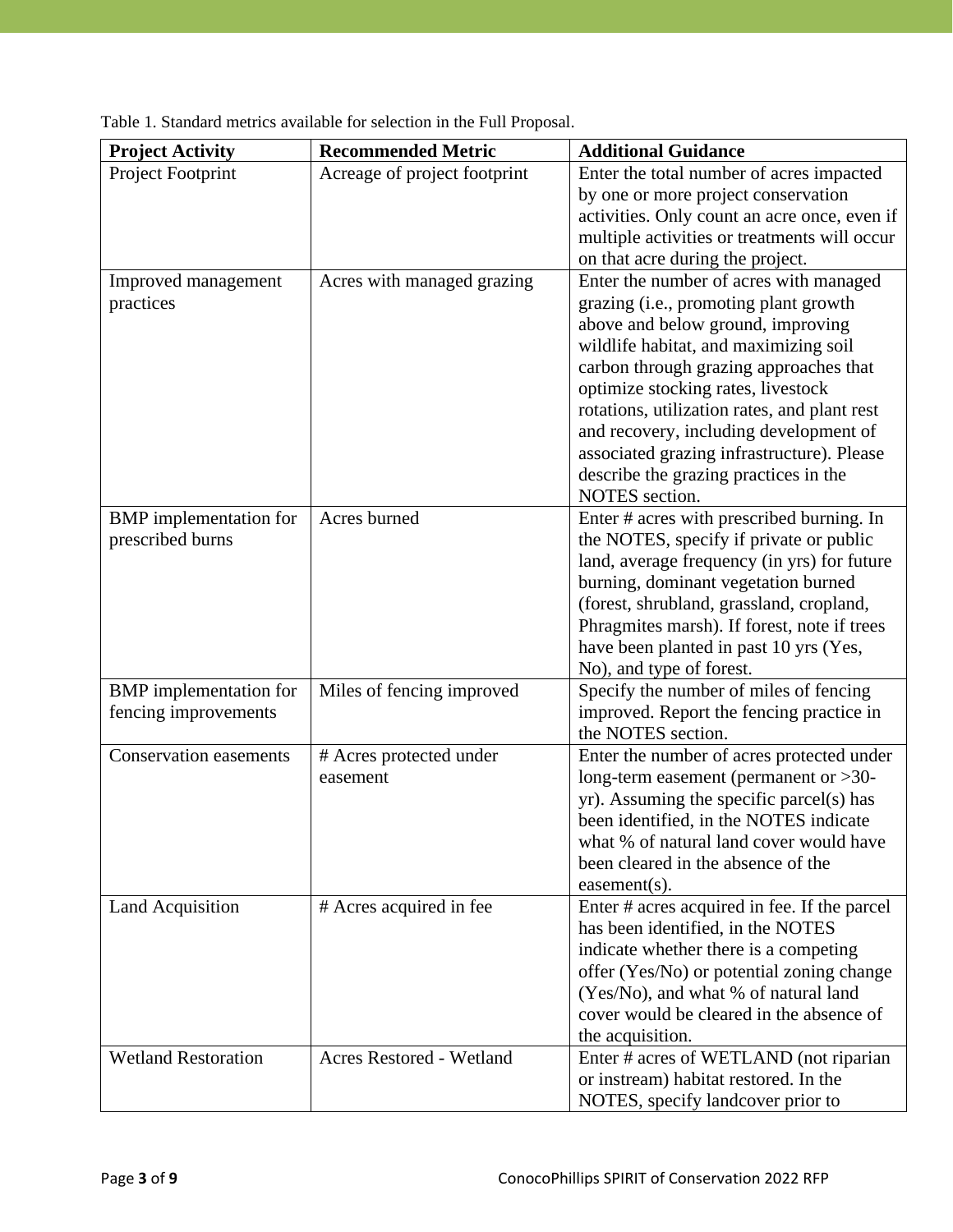|                         |                                   | restoration (Marsh, Tidal marsh, Wet<br>meadow, Swamp) and indicate % of<br>vegetation on pre-project site (0-20%, 21- |
|-------------------------|-----------------------------------|------------------------------------------------------------------------------------------------------------------------|
|                         |                                   | 40%, 41-60%, 61-80%, 81-100%).                                                                                         |
| <b>Land Restoration</b> | <b>Acres Restored - Grassland</b> | Enter the number of acres of                                                                                           |
|                         |                                   | GRASSLAND habitat restored. In the                                                                                     |
|                         |                                   | NOTES section, specify the landcover                                                                                   |
|                         |                                   | type prior to restoration (barren, cropland,                                                                           |
|                         |                                   | grassland, shrubland, herbaceous wetland,                                                                              |
|                         |                                   | wet meadow) and indicate what species is                                                                               |
|                         |                                   | benefitting.                                                                                                           |
| Removal of invasives    | <b>Acres Restored</b>             | Enter the number of acres restored by                                                                                  |
|                         |                                   | removal of INVASIVE SPECIES. In the                                                                                    |
|                         |                                   | NOTES section, specify: the vegetation                                                                                 |
|                         |                                   | type being removed (Forest understory,                                                                                 |
|                         |                                   | Junipers, Shrubs, Kudzu/vines,                                                                                         |
|                         |                                   | Grasses/forbs, Marsh vegetation--                                                                                      |
|                         |                                   | excluding Phragmites, Phragmites                                                                                       |
|                         |                                   | australis), desired dominant vegetation                                                                                |
|                         |                                   | (Broadleaf, Conifer, Shrub, Grass, Marsh,                                                                              |
|                         |                                   | Swamp), average frequency (in years) of                                                                                |
|                         |                                   | future treatment, and whether the removed                                                                              |
|                         |                                   | vegetation will be left on site to                                                                                     |
|                         |                                   | decompose (Yes, No).                                                                                                   |
| Research                | # studies completed whose         | Enter the number of studies completed                                                                                  |
|                         | findings are used to adapt        | whose findings are used to adapt                                                                                       |
|                         | management/inform mgmt            | management/ inform mgmt decisions.                                                                                     |
|                         | decisions                         |                                                                                                                        |
| Tool development for    | # tools/ techniques implemented   | Enter the # of innovative tools,                                                                                       |
| decision-making         |                                   | techniques, methods implemented.                                                                                       |

# **ELIGIBILITY**

#### **Eligible and Ineligible Entities**

- Eligible applicants include non-profit 501(c) organizations, U.S. Federal government agencies, state government agencies, local governments, municipal governments, tribal governments and organizations, educational institutions.
- Ineligible applicants include for-profit entities and unincorporated individuals.

#### **Ineligible Uses of Grant Funds**

• **Equipment**: Applicants are encouraged to rent equipment where possible and costeffective or use matching funds to make those purchases. NFWF acknowledges,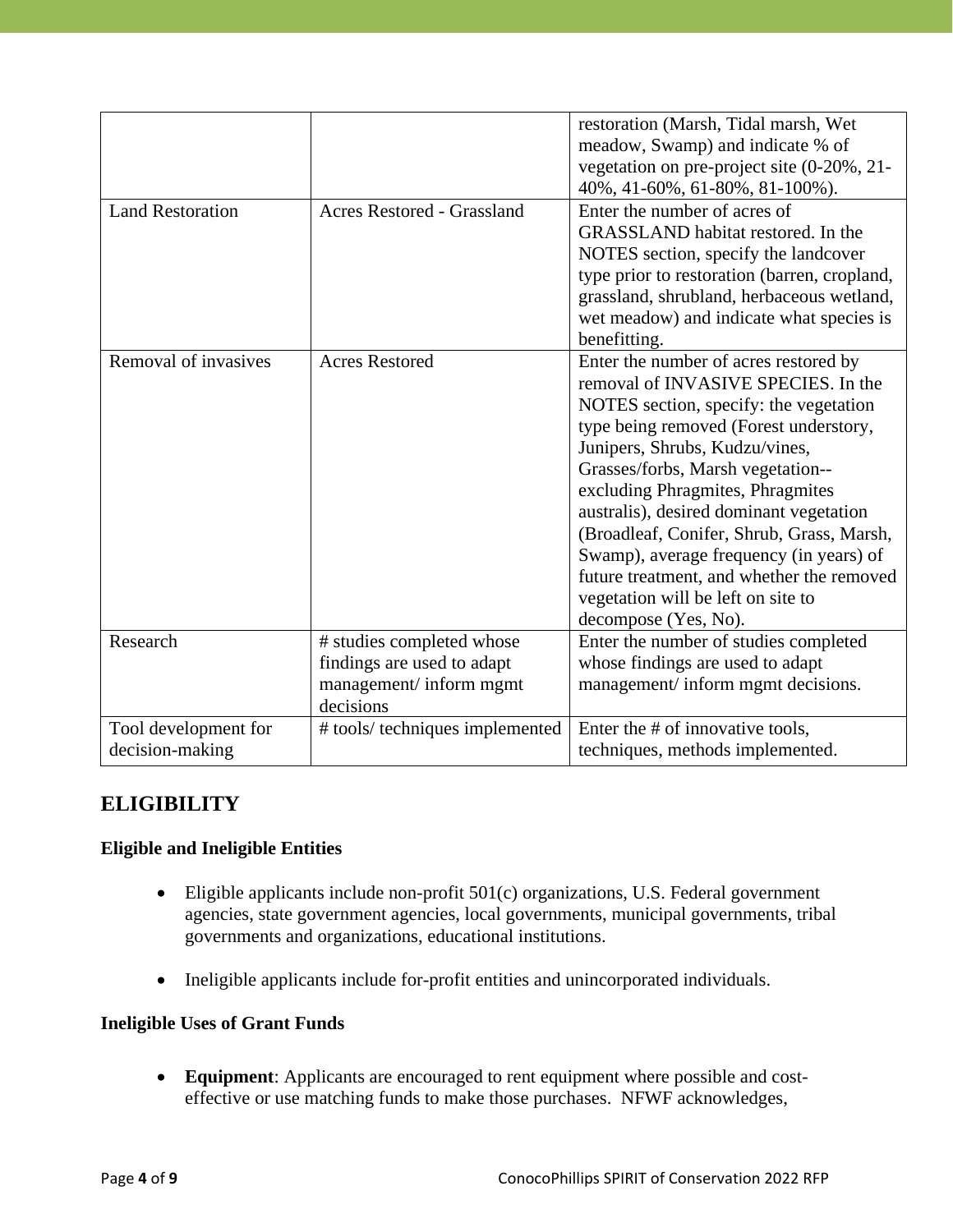however, that some projects may only be completed using NFWF funds to procure equipment. If this applies to your project, please contact the program staff listed in this RFP to discuss options.

- Federal funds and matching contributions may not be used to procure or obtain equipment, services, or systems (including entering into or renewing a contract) that uses telecommunications equipment or services produced by Huawei Technologies Company or ZTE Corporation (or any subsidiary or affiliate of such entities) as a substantial or essential component, or as critical technology of any system. Refer to Public Law 115- 232, section 889 for additional information.
- NFWF funds and matching contributions may not be used to support political advocacy, fundraising, lobbying, litigation, terrorist activities or Foreign Corrupt Practices Act violations.
- NFWF funds may not be used to support ongoing efforts to comply with legal requirements, including permit conditions, mitigation and settlement agreements. However, grant funds may be used to support projects that enhance or improve upon existing baseline compliance efforts.

### **FUNDING AVAILABILITY AND MATCH**

Approximately \$1.1 million in grant funding is available under this funding opportunity in 2022. Grant awards will typically range from \$50,000 to \$250,000, with an estimated average grant size of approximately \$150,000. Funded projects should be completed within three years following finalization of a grant agreement.

All grant awards require a minimum 1:1 match of cash or contributed goods and services, of which at least 50% should be from non-federal sources. The ratio of matching funds offered by the applicant is one criterion considered during the review process. Matching contributions may include cash, in-kind contributions of staff and volunteer time, work performed, materials and services donated, or other tangible contributions to the project objectives and outcomes. The cost of recent land acquisition or easement may also qualify as match for a project involving work at the acquired site. In addition, indirect costs that would not be paid with requested grant funding may be applied as match by an applicant with a federally approved indirect rate. More information about using indirect costs as match can be found [here.](https://www.nfwf.org/apply-grant/application-information/indirect-cost-policy)

To be eligible, matching contributions must be:

- raised for and dedicated specifically to the project;
- allowable costs based on the program and funding source guidelines;
- applied only to the *ConocoPhillips SPIRIT of Conservation* grant and not to any other matching program(s); and
- spent/applied within the period of performance.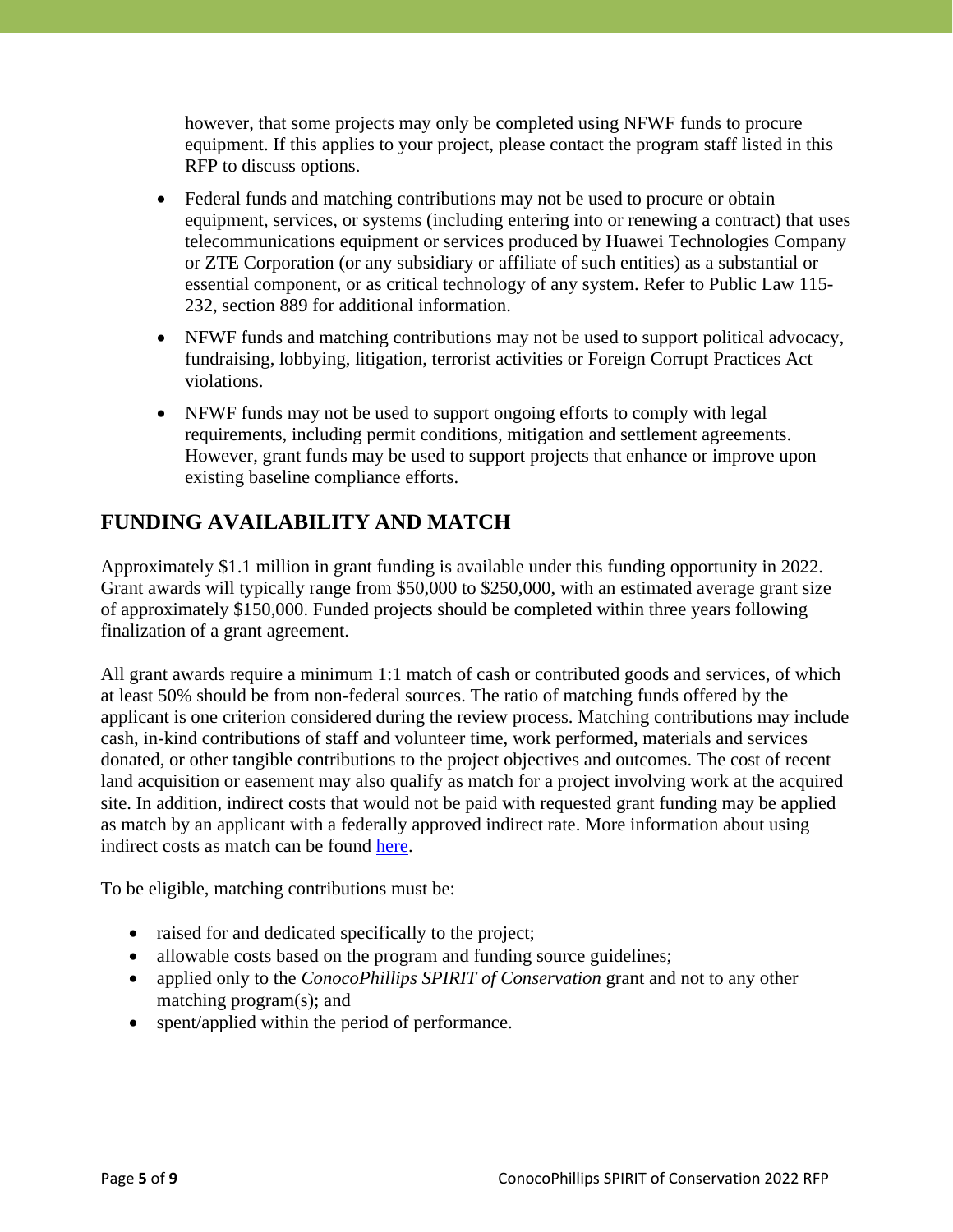### **EVALUATION CRITERIA**

All proposals will be screened for relevance, accuracy, completeness and compliance with NFWF and funding source policies. Proposals will then be evaluated based on the extent to which they meet the following criteria. A panel of ConocoPhillips, NFWF, and USFWS reviewers will use the criteria as a strong basis for project selections. However, selections will also be based on other considerations, such as availability of funding, geographic balance, and balance among project types. In addition, selections may be based on how proposed activities would advance goals of established regional, tribal, state and federal conservation plans, particularly Migratory Bird Joint Venture Implementation Plans. The priorities and goals of the NFWF's [Northern Great Plains,](https://www.nfwf.org/sites/default/files/greatplains/Documents/ngp_busplan_w.appendix.pdf) Rocky [Mountain Rangelands,](https://www.nfwf.org/sites/default/files/2021-06/Rocky%20Mountain%20Rangelands%20Business%20Plan.pdf) and [Southwest Rivers](https://www.nfwf.org/sites/default/files/2019-12/southwest-rivers-business-plan.pdf) Business Plans are also of interest.

**Program Goals and Priorities** – Project contributes to the Program's overall habitat and species conservation goals, and has specific, quantifiable performance metrics to evaluate project success. Project addresses one or more of the program priorities outlined in the Request for Proposal.

**Habitat Connectivity or Linkages –** Project creates connectivity or linkages between or among migratory (i.e., breeding, stopover, winter) or seasonal movement habitats.

**Technical Merit** – Project is technically sound and feasible, and the proposal sets forth a clear, logical and achievable work plan and timeline. Project engages appropriate technical experts throughout project planning, design and implementation to ensure activities are technically-sound and feasible.

**Partnership** – An appropriate partnership exists to implement the project and will sustain it after the life of the grant. Identify proposed partners, if known (including potential or contemplated subawards to third party subrecipients of the applicant), the roles they will play in implementing the project, and how this project will build new or enhance existing partnerships.

**Community Impact** – The applicant organization partners and engages collaboratively with diverse local community members, leaders, tribal governments, community-based organizations, and other relevant stakeholders, as applicable and appropriate, to develop and implement the proposed project. This ensures long-term sustainability and success of the project, integration into local programs and policies, and community acceptance of proposed restoration actions. Non-traditional partners or communities are enlisted to broaden the sustained impact from the project.

**Cost-Effectiveness** – Project includes a cost-effective budget that balances performance risk and efficient use of funds. Cost-effectiveness evaluation may include, but is not limited to, an assessment of either or both direct and indirect costs in the proposed budget. The federal government has determined that a *de minimis* 10% indirect rate is an acceptable minimum for organizations without a NICRA, as such NFWF reserves the right to scrutinize **ALL** proposals with indirect rates above 10% for cost-effectiveness.

**Scalability/Transferability** – Project has the potential and a plan to scale or transfer lessons learned to other communities or organizations.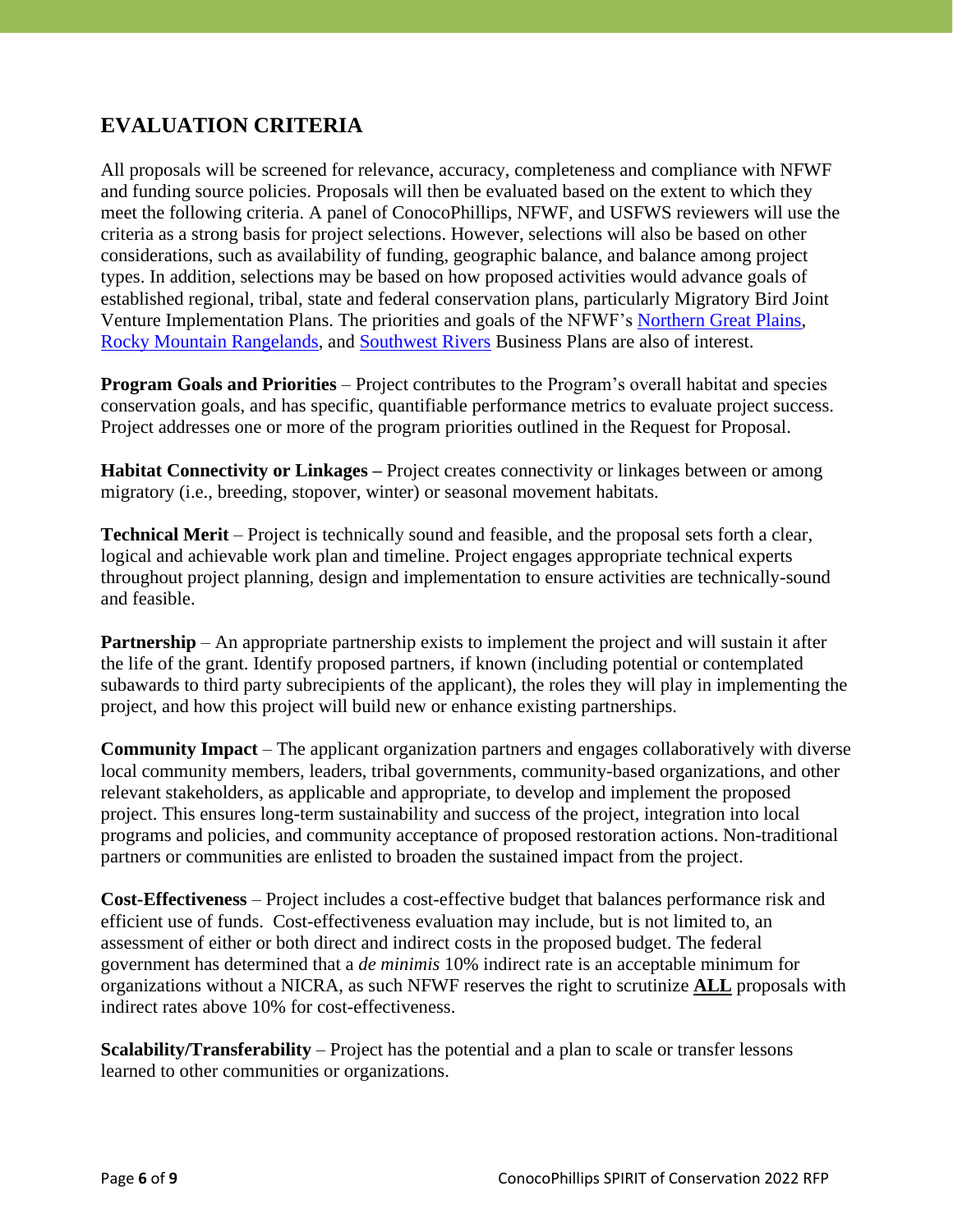**Communication** – Project includes a detailed plan to communicate information about the project to appropriate audiences.

**Funding Need** – Project establishes a clear need for the funds being requested and demonstrates that activities would not move forward absent funding.

**Conservation Plan and Context** – The project advances an existing conservation plan or strategy. Migratory Bird Joint Venture Implementation plans, activities, or priorities are of particular interest and can be located here: [https://mbjv.org/who-we-are/directory/.](https://mbjv.org/who-we-are/directory/) The priorities and goals of the NFWF's [Northern Great Plains,](https://www.nfwf.org/sites/default/files/greatplains/Documents/ngp_busplan_w.appendix.pdf) [Rocky Mountain Rangelands,](https://www.nfwf.org/sites/default/files/2021-06/Rocky%20Mountain%20Rangelands%20Business%20Plan.pdf) and [Southwest Rivers](https://www.nfwf.org/sites/default/files/2019-12/southwest-rivers-business-plan.pdf) Business Plans are also of interest.

**Monitoring** – Project includes a plan for monitoring progress during and after the proposed project period to track project success and adaptively address new challenges and opportunities as they arise.

**Long-term Sustainability** – Project will be maintained to ensure benefits are achieved and sustained over time. This should include how future funding will be secured to implement necessary long-term monitoring and maintenance activities.

**Past Success** – Applicant has a proven track record of success in implementing conservation practices with specific, measurable results.

#### **OTHER**

**Applicant Demographic Information** – In an effort to better understand diversity in our grantmaking, NFWF is collecting basic information on applicants and their communities via a **voluntary** survey form (available in Easygrants). This information will not be shared externally or with reviewers. For more details, please see the tip sheet and the Uploads section of Easygrants.

**Budget** – Costs are allowable, reasonable and budgeted in accordance with NFWF's [Budget](https://www.nfwf.org/apply-grant/application-information/budget-instructions)  [Instructions](https://www.nfwf.org/apply-grant/application-information/budget-instructions) cost categories. Federally-funded projects must be in compliance with [OMB Uniform](https://www.ecfr.gov/current/title-2/part-200)  [Guidance](https://www.ecfr.gov/current/title-2/part-200) as applicable.

**Matching Contributions** – Matching Contributions consist of cash, contributed goods and services, volunteer hours, and/or property raised and spent for the Project during the Period of Performance. Larger match ratios and matching fund contributions from a diversity of partners are encouraged and will be more competitive during application review.

**Procurement** – If the applicant chooses to specifically identify proposed Contractor(s) for Services, an award by NFWF to the applicant does not constitute NFWF's express written authorization for the applicant to procure such specific services noncompetitively. When procuring goods and services, NFWF recipients must follow documented procurement procedures which reflect applicable laws and regulations.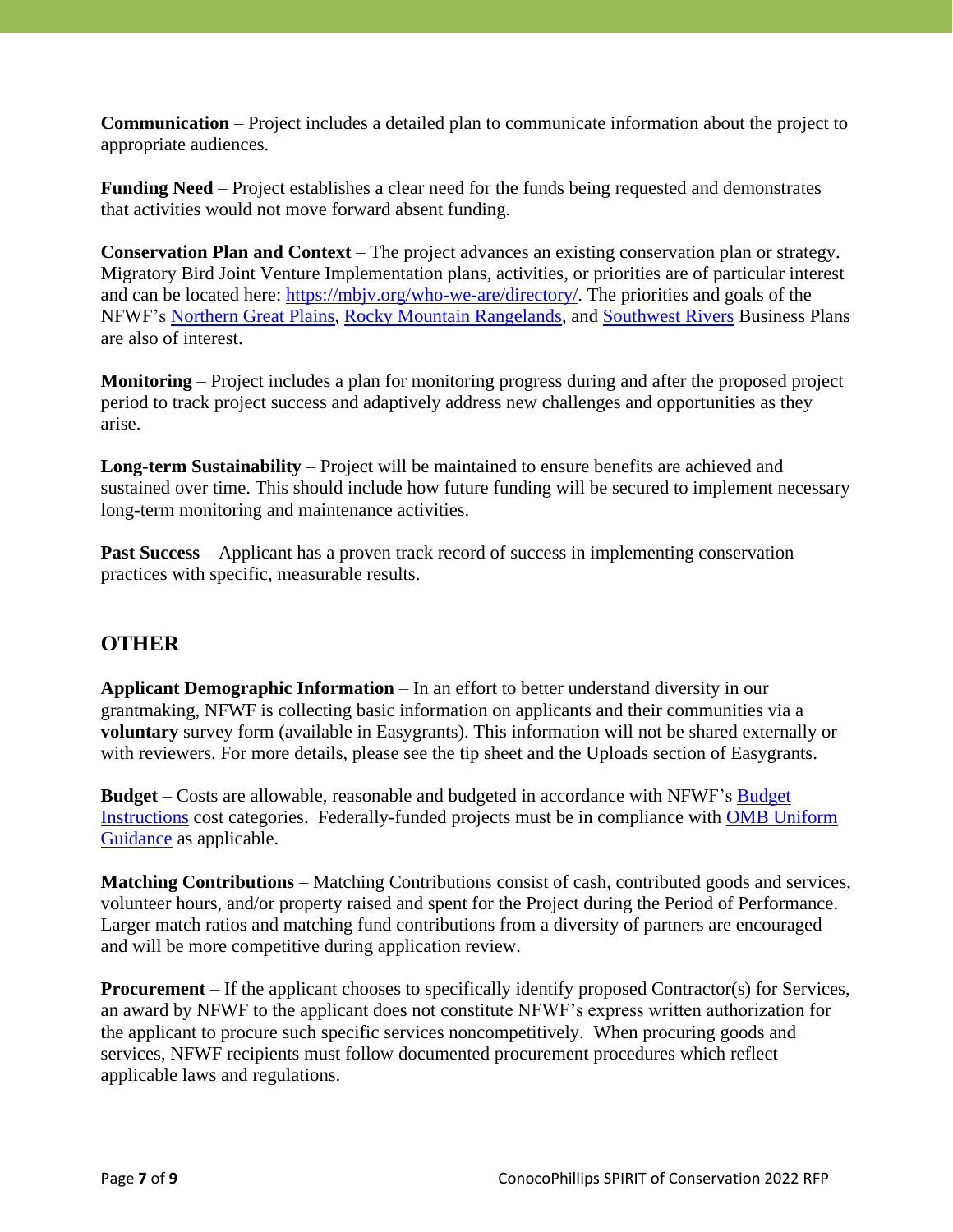**Publicity and Acknowledgement of Support** – Award recipients will be required to grant NFWF the right and authority to publicize the project and NFWF's financial support for the grant in press releases, publications and other public communications. Recipients may also be asked by NFWF to provide high-resolution (minimum 300 dpi) photographs depicting the project.

**Receiving Award Funds** – Award payments are primarily reimbursable. Projects may request funds for reimbursement at any time after completing a signed agreement with NFWF. A request of an advance of funds must be due to an imminent need of expenditure and must detail how the funds will be used and provide justification and a timeline for expected disbursement of these funds.

**Compliance Requirements** – Projects selected may be subject to requirements under the National Environmental Policy Act, Endangered Species Act (state and federal), and National Historic Preservation Act. Documentation of compliance with these regulations must be approved prior to initiating activities that disturb or alter habitat or other features of the project site(s). Applicants should budget time and resources to obtain the needed approvals. As may be applicable, successful applicants may be required to comply with additional Federal, state or local requirements and obtain all necessary permits and clearances.

**Permits** – Successful applicants will be required to provide sufficient documentation that the project expects to receive or has received all necessary permits and clearances to comply with any Federal, state or local requirements. Where projects involve work in the waters of the United States, NFWF strongly encourages applicants to conduct a permit pre-application meeting with the Army Corps of Engineers prior to submitting their proposal. In some cases, if a permit preapplication meeting has not been completed, NFWF may require successful applicants to complete such a meeting prior to grant award.

**Federal Funding** – The availability of federal funds estimated in this solicitation is contingent upon the federal appropriations process. Funding decisions will be made based on level of funding and timing of when it is received by NFWF.

#### **TIMELINE**

Dates of activities are subject to change. Please check the [program page](https://www.nfwf.org/programs/conocophillips-spirit-conservation-program) on the NFWF website for the most current dates and information.

| <b>Applicant Webinar:</b>                   | April 20, 2022 at 11 AM – 12 PM ET        |
|---------------------------------------------|-------------------------------------------|
|                                             | Register for the webinar using this link. |
| Pre-Proposal Due Date:                      | May 25, 2022 by 11:59 PM ET               |
| <b>Invitations for Full Proposals Sent:</b> | Week of June 20, 2022                     |
| <b>Full Proposal Due Date:</b>              | July 20, 2022 by 11:59 PM ET              |
| <b>Review Period:</b>                       | $July - November 2022$                    |
| <b>Awards Announced:</b>                    | Mid-November 2022                         |